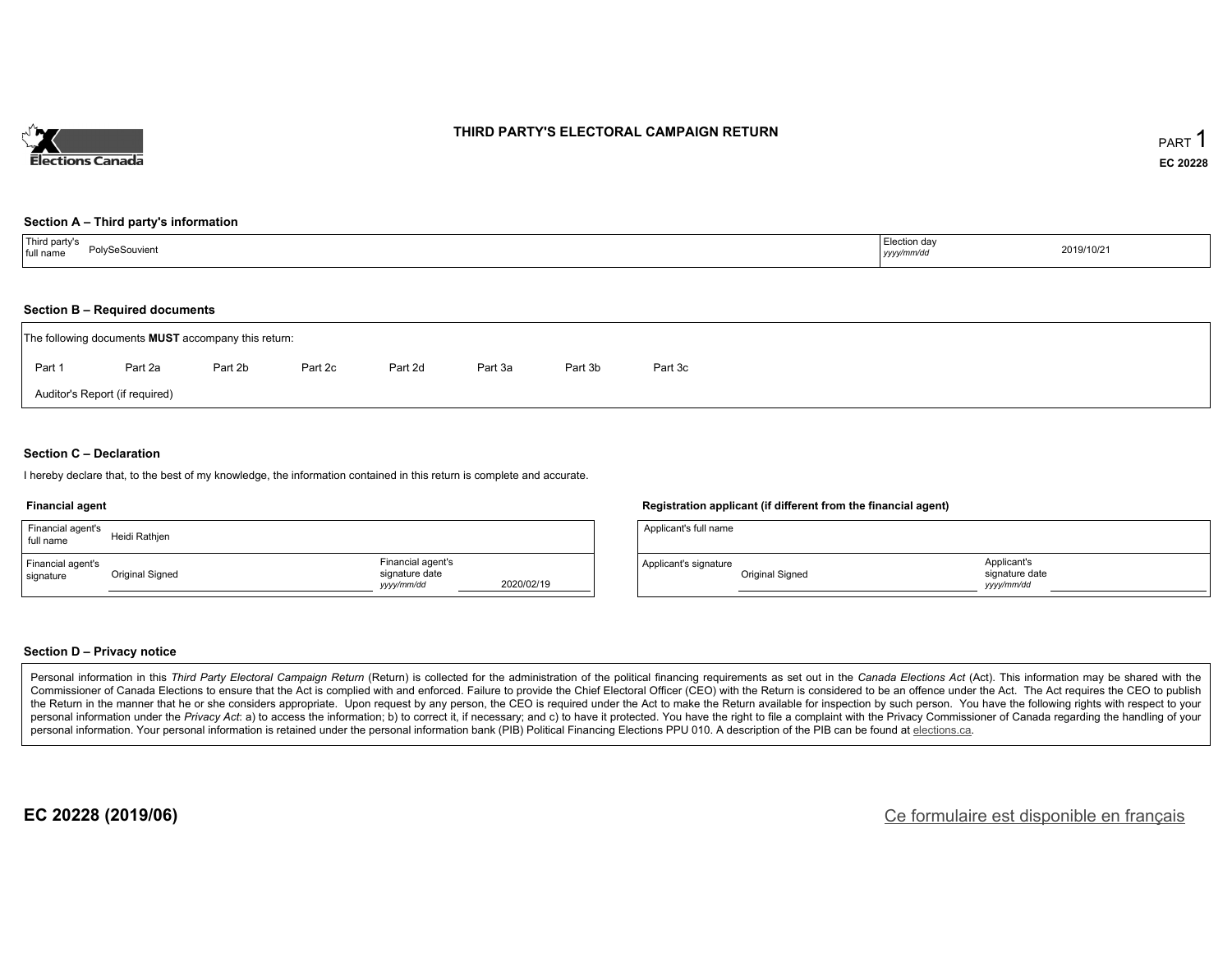

### **THIRD PARTY'S ELECTORAL CAMPAIGN RETURN HIRD PARTY'S ELECTORAL CAMPAIGN RETURN<br>Statement of monetary contributions received PART 2a PART 2a**

**EC 20228**

| No. | Full name | <b>Street</b><br>no. | <b>Street</b> | Apt. | City | Prov./<br>Terr. | Postal<br>code | Date<br>received                                                                    | Individual | <b>Business /</b><br>Commercial<br>organization | Government | Trade union | Corporation<br>without share<br>capital | Unincorporated<br>organization or<br>association |
|-----|-----------|----------------------|---------------|------|------|-----------------|----------------|-------------------------------------------------------------------------------------|------------|-------------------------------------------------|------------|-------------|-----------------------------------------|--------------------------------------------------|
|     |           |                      |               |      |      |                 |                | yyyy/mm/dd                                                                          | \$         | \$                                              | \$         | \$          | \$                                      | \$                                               |
|     |           |                      |               |      |      |                 |                |                                                                                     |            |                                                 |            |             |                                         |                                                  |
|     |           |                      |               |      |      |                 |                |                                                                                     |            |                                                 |            |             |                                         |                                                  |
|     |           |                      |               |      |      |                 |                |                                                                                     |            |                                                 |            |             |                                         |                                                  |
|     |           |                      |               |      |      |                 |                |                                                                                     |            |                                                 |            |             |                                         |                                                  |
|     |           |                      |               |      |      |                 |                |                                                                                     |            |                                                 |            |             |                                         |                                                  |
|     |           |                      |               |      |      |                 |                |                                                                                     |            |                                                 |            |             |                                         |                                                  |
|     |           |                      |               |      |      |                 |                |                                                                                     |            |                                                 |            |             |                                         |                                                  |
|     |           |                      |               |      |      |                 |                |                                                                                     |            |                                                 |            |             |                                         |                                                  |
|     |           |                      |               |      |      |                 |                |                                                                                     |            |                                                 |            |             |                                         |                                                  |
|     |           |                      |               |      |      |                 |                |                                                                                     |            |                                                 |            |             |                                         |                                                  |
|     |           |                      |               |      |      |                 |                |                                                                                     |            |                                                 |            |             |                                         |                                                  |
|     |           |                      |               |      |      |                 |                |                                                                                     |            |                                                 |            |             |                                         |                                                  |
|     |           |                      |               |      |      |                 |                |                                                                                     |            |                                                 |            |             |                                         |                                                  |
|     |           |                      |               |      |      |                 |                |                                                                                     |            |                                                 |            |             |                                         |                                                  |
|     |           |                      |               |      |      |                 |                | Totals carried forward from previous page \$                                        |            |                                                 |            |             |                                         |                                                  |
|     |           |                      |               |      |      |                 |                | Total amount of monetary contributions by contributors who gave over \$200 (A)      |            |                                                 |            |             |                                         |                                                  |
|     |           |                      |               |      |      |                 |                | Number of contributors who gave over \$200                                          |            |                                                 |            |             |                                         |                                                  |
|     |           |                      |               |      |      |                 |                | Total amount of monetary contributions by contributors who gave \$200 or less $(B)$ |            |                                                 |            |             |                                         |                                                  |
|     |           |                      |               |      |      |                 |                | Number of contributors who gave \$200 or less                                       |            |                                                 |            |             |                                         |                                                  |
|     |           |                      |               |      |      |                 |                | Total amount of all monetary contributions (A+B)                                    |            |                                                 |            |             |                                         |                                                  |
|     |           |                      |               |      |      |                 |                | Number of contributors who gave monetary contributions                              |            |                                                 |            |             |                                         |                                                  |

|  | Third<br>party | $\sum$<br>the contract of the contract of the contract of | . Llaatian dar<br>$\frac{1}{2}$<br>,,,,, | 2019/10/2 | Page | ______ | ັບເ |  |
|--|----------------|-----------------------------------------------------------|------------------------------------------|-----------|------|--------|-----|--|
|--|----------------|-----------------------------------------------------------|------------------------------------------|-----------|------|--------|-----|--|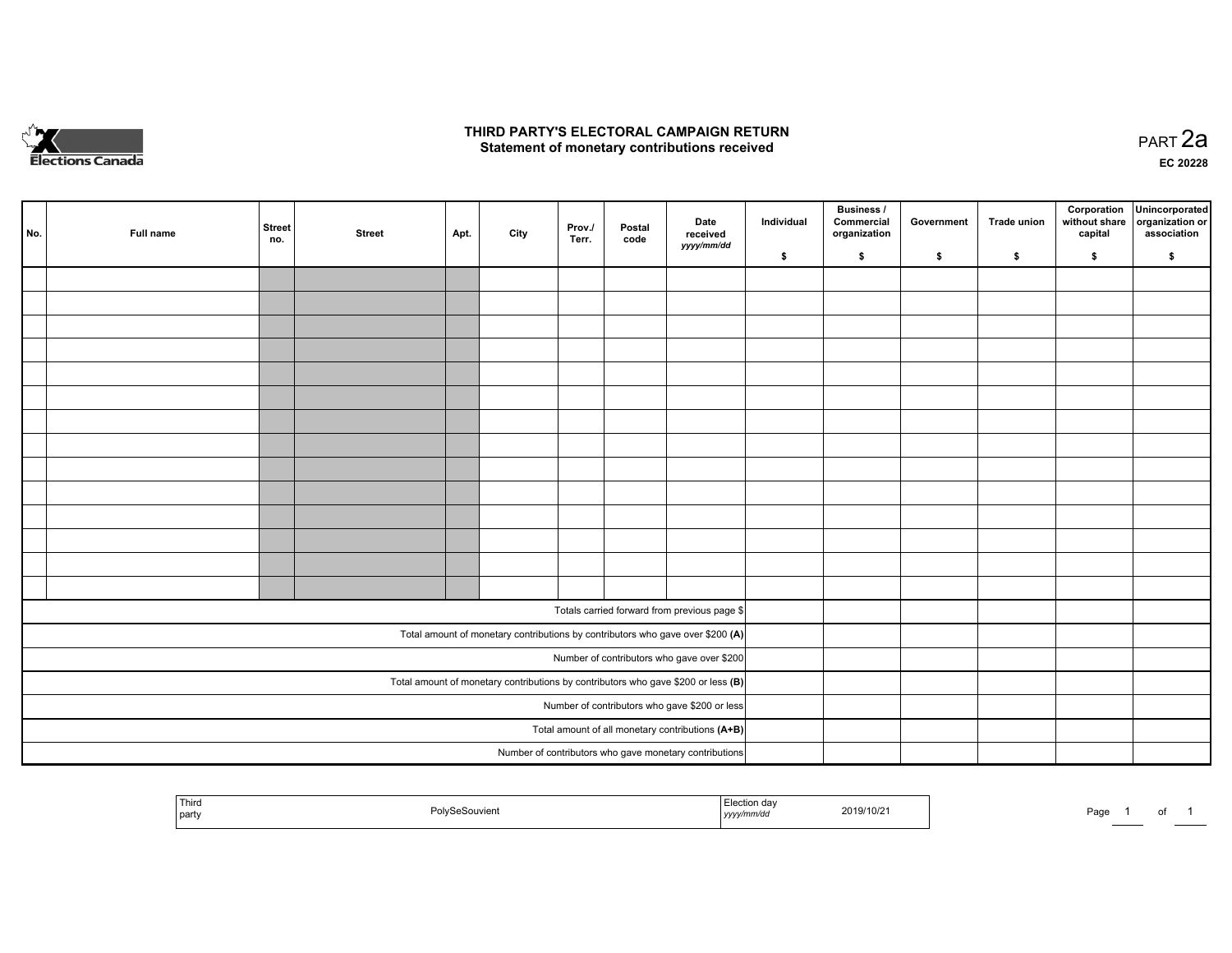

## **THIRD PARTY'S ELECTORAL CAMPAIGN RETURN**  THIRD PARTY'S ELECTORAL CAMPAIGN RETURN<br>Statement of non-monetary contributions received

of 1

| No.                                                  | Full name                                                                               | <b>Street</b><br>no. | <b>Street</b> | Apt. | City | Prov.<br>Terr. | Postal<br>code | Date<br>received<br>yyyy/mm/dd                                                     | Individual | <b>Business /</b><br>Commercial<br>organization | Government | Trade union | Corporation<br>without share<br>capital | Unincorporated<br>organization or<br>association |
|------------------------------------------------------|-----------------------------------------------------------------------------------------|----------------------|---------------|------|------|----------------|----------------|------------------------------------------------------------------------------------|------------|-------------------------------------------------|------------|-------------|-----------------------------------------|--------------------------------------------------|
|                                                      |                                                                                         |                      |               |      |      |                |                |                                                                                    | \$         | \$                                              | \$         | \$          | \$                                      | \$                                               |
|                                                      |                                                                                         |                      |               |      |      |                |                |                                                                                    |            |                                                 |            |             |                                         |                                                  |
|                                                      |                                                                                         |                      |               |      |      |                |                |                                                                                    |            |                                                 |            |             |                                         |                                                  |
|                                                      |                                                                                         |                      |               |      |      |                |                |                                                                                    |            |                                                 |            |             |                                         |                                                  |
|                                                      |                                                                                         |                      |               |      |      |                |                |                                                                                    |            |                                                 |            |             |                                         |                                                  |
|                                                      |                                                                                         |                      |               |      |      |                |                |                                                                                    |            |                                                 |            |             |                                         |                                                  |
|                                                      |                                                                                         |                      |               |      |      |                |                |                                                                                    |            |                                                 |            |             |                                         |                                                  |
|                                                      |                                                                                         |                      |               |      |      |                |                |                                                                                    |            |                                                 |            |             |                                         |                                                  |
|                                                      |                                                                                         |                      |               |      |      |                |                |                                                                                    |            |                                                 |            |             |                                         |                                                  |
|                                                      |                                                                                         |                      |               |      |      |                |                |                                                                                    |            |                                                 |            |             |                                         |                                                  |
|                                                      |                                                                                         |                      |               |      |      |                |                |                                                                                    |            |                                                 |            |             |                                         |                                                  |
|                                                      |                                                                                         |                      |               |      |      |                |                |                                                                                    |            |                                                 |            |             |                                         |                                                  |
|                                                      |                                                                                         |                      |               |      |      |                |                |                                                                                    |            |                                                 |            |             |                                         |                                                  |
|                                                      |                                                                                         |                      |               |      |      |                |                |                                                                                    |            |                                                 |            |             |                                         |                                                  |
|                                                      |                                                                                         |                      |               |      |      |                |                |                                                                                    |            |                                                 |            |             |                                         |                                                  |
|                                                      |                                                                                         |                      |               |      |      |                |                |                                                                                    |            |                                                 |            |             |                                         |                                                  |
|                                                      |                                                                                         |                      |               |      |      |                |                | Totals carried forward from previous page \$                                       |            |                                                 |            |             |                                         |                                                  |
|                                                      |                                                                                         |                      |               |      |      |                |                | Total amount of non-monetary contributions by contributors who gave over \$200 (A) |            |                                                 |            |             |                                         |                                                  |
|                                                      |                                                                                         |                      |               |      |      |                |                | Number of contributors who gave over \$200                                         |            |                                                 |            |             |                                         |                                                  |
|                                                      | Total amount of non-monetary contributions by contributors who gave \$200 or less $(B)$ |                      |               |      |      |                |                |                                                                                    |            |                                                 |            |             |                                         |                                                  |
|                                                      |                                                                                         |                      |               |      |      |                |                | Number of contributors who gave \$200 or less                                      |            |                                                 |            |             |                                         |                                                  |
| Total amount of all non-monetary contributions (A+B) |                                                                                         |                      |               |      |      |                |                |                                                                                    |            |                                                 |            |             |                                         |                                                  |
|                                                      |                                                                                         |                      |               |      |      |                |                | Number of contributors who gave non-monetary contributions                         |            |                                                 |            |             |                                         |                                                  |
|                                                      |                                                                                         |                      |               |      |      |                |                |                                                                                    |            |                                                 |            |             |                                         |                                                  |

| Third<br>and the state of the state of the<br>party | Souvien<br>. | Election<br>dov.<br>ua<br>mmraa<br>,,,,, | 2019/10/21 | Do.<br>aut |  |
|-----------------------------------------------------|--------------|------------------------------------------|------------|------------|--|
|-----------------------------------------------------|--------------|------------------------------------------|------------|------------|--|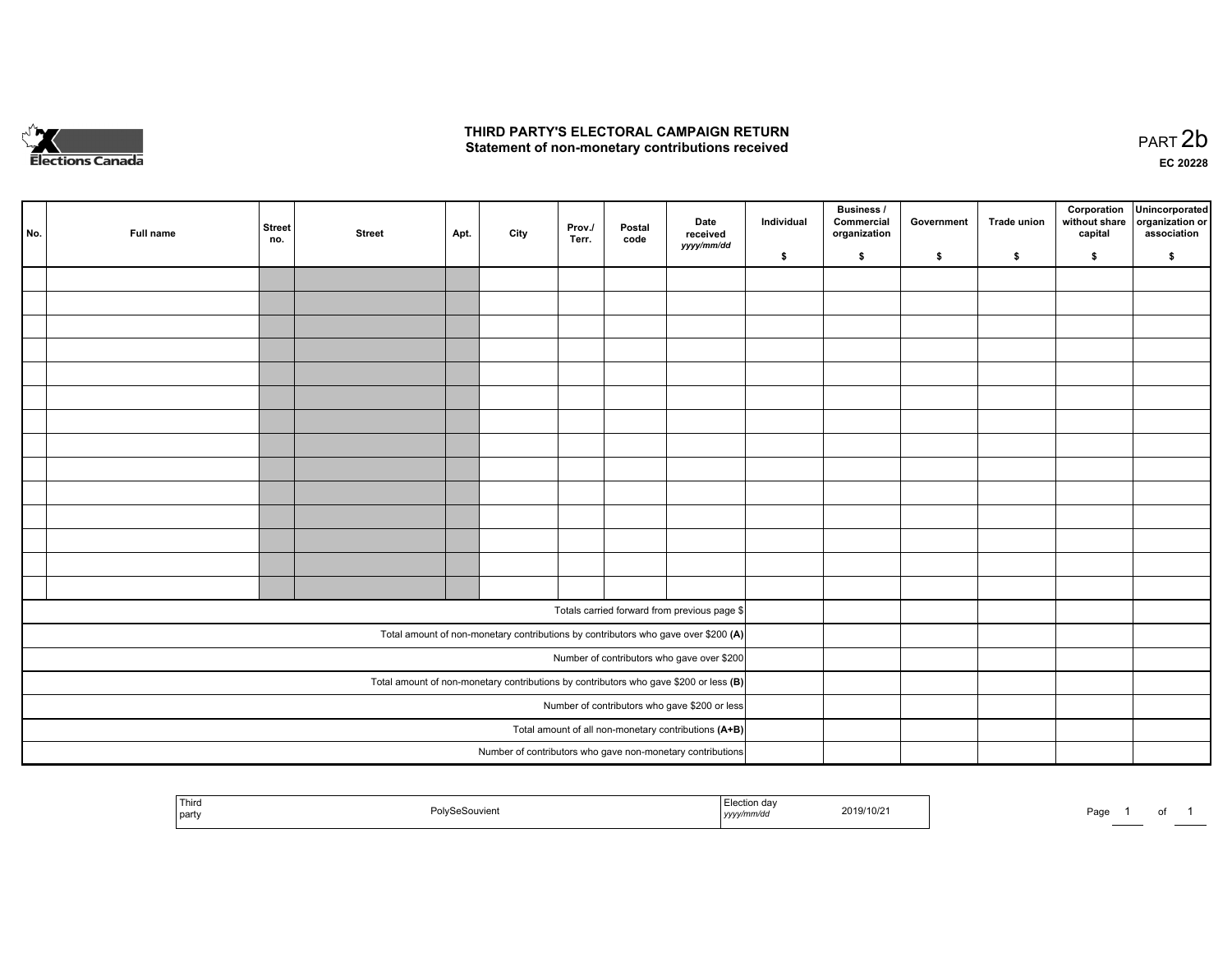

## **THIRD PARTY'S ELECTORAL CAMPAIGN RETURN STATE:** PRACT OF OPPRESS TO PART 2C STATE STATE STATE STATE STATE STATE STATE STATE STATE STATE STATE STATE STA<br>PART 2C Statement of operating loans received

**EC 20228**

| No. | Full name                                                       | <b>Street</b><br>no. | <b>Street</b> | Apt. | City | Prov./<br>Terr. | Postal<br>code | Date<br>received                                             | Individual | <b>Business /</b><br>Commercial<br>organization | Government | <b>Trade union</b> | Corporation<br>capital | Unincorporated<br>without share organization or<br>association |
|-----|-----------------------------------------------------------------|----------------------|---------------|------|------|-----------------|----------------|--------------------------------------------------------------|------------|-------------------------------------------------|------------|--------------------|------------------------|----------------------------------------------------------------|
|     |                                                                 |                      |               |      |      |                 |                | yyyy/mm/dd                                                   | \$         | \$                                              | \$         | \$                 | \$                     | \$                                                             |
|     |                                                                 |                      |               |      |      |                 |                |                                                              |            |                                                 |            |                    |                        |                                                                |
|     |                                                                 |                      |               |      |      |                 |                |                                                              |            |                                                 |            |                    |                        |                                                                |
|     |                                                                 |                      |               |      |      |                 |                |                                                              |            |                                                 |            |                    |                        |                                                                |
|     |                                                                 |                      |               |      |      |                 |                |                                                              |            |                                                 |            |                    |                        |                                                                |
|     |                                                                 |                      |               |      |      |                 |                |                                                              |            |                                                 |            |                    |                        |                                                                |
|     |                                                                 |                      |               |      |      |                 |                |                                                              |            |                                                 |            |                    |                        |                                                                |
|     |                                                                 |                      |               |      |      |                 |                |                                                              |            |                                                 |            |                    |                        |                                                                |
|     |                                                                 |                      |               |      |      |                 |                |                                                              |            |                                                 |            |                    |                        |                                                                |
|     |                                                                 |                      |               |      |      |                 |                |                                                              |            |                                                 |            |                    |                        |                                                                |
|     |                                                                 |                      |               |      |      |                 |                |                                                              |            |                                                 |            |                    |                        |                                                                |
|     |                                                                 |                      |               |      |      |                 |                |                                                              |            |                                                 |            |                    |                        |                                                                |
|     |                                                                 |                      |               |      |      |                 |                |                                                              |            |                                                 |            |                    |                        |                                                                |
|     |                                                                 |                      |               |      |      |                 |                |                                                              |            |                                                 |            |                    |                        |                                                                |
|     |                                                                 |                      |               |      |      |                 |                |                                                              |            |                                                 |            |                    |                        |                                                                |
|     |                                                                 |                      |               |      |      |                 |                | Totals carried forward from previous page \$                 |            |                                                 |            |                    |                        |                                                                |
|     |                                                                 |                      |               |      |      |                 |                | Total amount of loans by lenders who provided over \$200 (A) |            |                                                 |            |                    |                        |                                                                |
|     |                                                                 |                      |               |      |      |                 |                | Number of lenders who provided over \$200                    |            |                                                 |            |                    |                        |                                                                |
|     | Total amount of loans by lenders who provided \$200 or less (B) |                      |               |      |      |                 |                |                                                              |            |                                                 |            |                    |                        |                                                                |
|     |                                                                 |                      |               |      |      |                 |                | Number of lenders who provided \$200 or less                 |            |                                                 |            |                    |                        |                                                                |
|     |                                                                 |                      |               |      |      |                 |                | Total amount of all loans (A+B)                              |            |                                                 |            |                    |                        |                                                                |
|     |                                                                 |                      |               |      |      |                 |                | Number of all lenders who provided loans                     |            |                                                 |            |                    |                        |                                                                |

| Third<br>. .<br>2019/10/2<br>party<br>1 V I U<br>. | Page<br>. |
|----------------------------------------------------|-----------|
|----------------------------------------------------|-----------|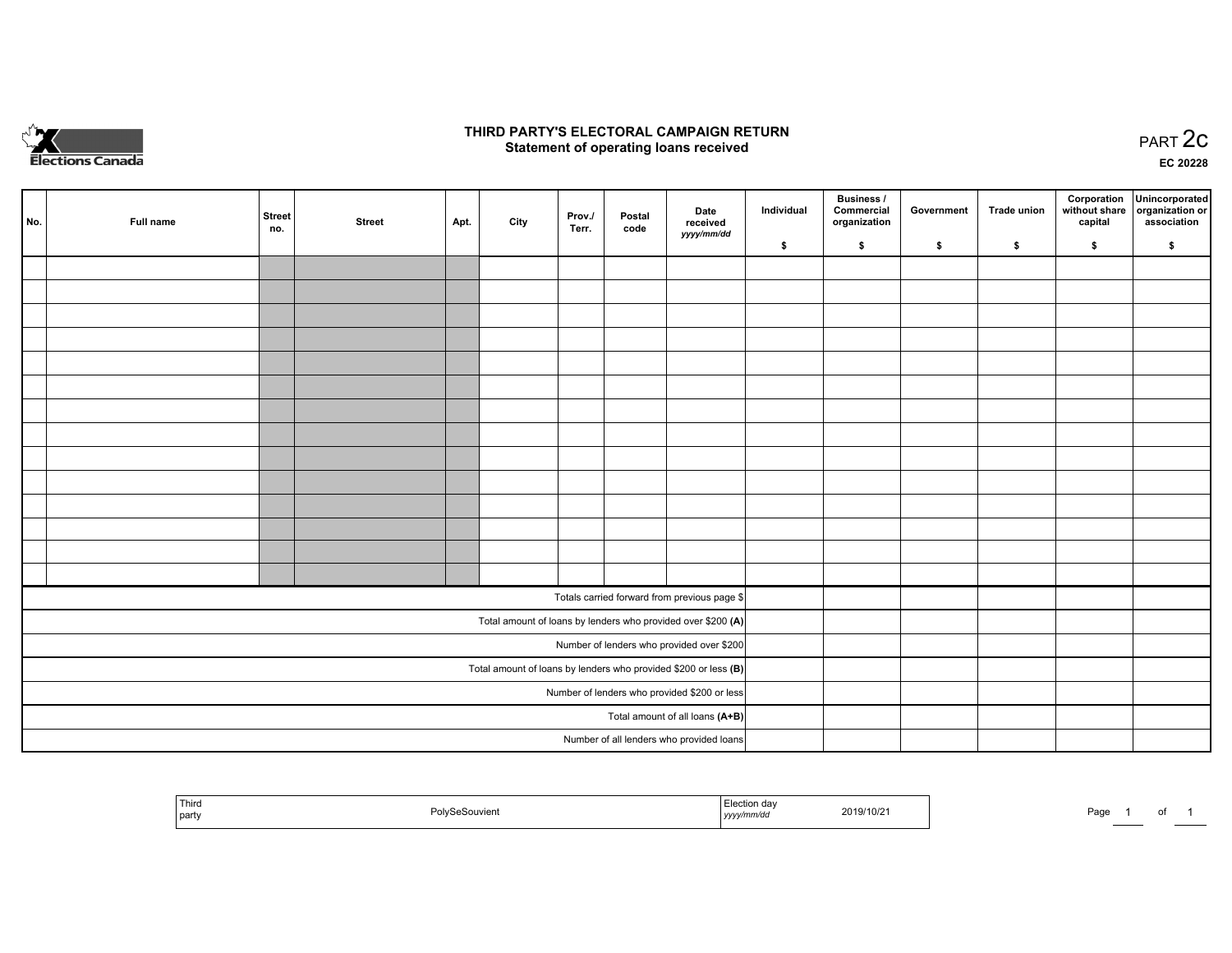

## **THIRD PARTY'S ELECTORAL CAMPAIGN RETURN S** ELECTORAL CAMPAIGN RETURN<br>Summary of inflows PART 2d

| No.   | Type of contributor / lender                    | <b>Monetary</b><br>contributions<br>(Part 2a) | Non-monetary<br>contributions<br>(Part 2b) | Loans<br>(Part 2c) | <b>Total</b> | Number of<br>contributors and<br>lenders |
|-------|-------------------------------------------------|-----------------------------------------------|--------------------------------------------|--------------------|--------------|------------------------------------------|
|       |                                                 | \$                                            | \$                                         | \$                 | \$           |                                          |
| 1.    | Individuals                                     |                                               |                                            |                    |              |                                          |
|       | 2. Businesses / Commercial organizations        |                                               |                                            |                    |              |                                          |
| 3.    | Governments                                     |                                               |                                            |                    |              |                                          |
|       | 4. Trade unions                                 |                                               |                                            |                    |              |                                          |
| 5.    | Corporations without share capital              |                                               |                                            |                    |              |                                          |
|       | 6. Unincorporated organizations or associations |                                               |                                            |                    |              |                                          |
|       | 7.   Total (items 1 to 6)                       |                                               |                                            |                    |              |                                          |
| Total |                                                 |                                               |                                            |                    |              |                                          |
|       | 8. Amount of third party's resources used       |                                               |                                            |                    |              |                                          |
|       | 9. Grand total (items $7$ and $8$ )             |                                               |                                            |                    |              |                                          |

| `Third<br>the contract of the contract of<br>  party | PolySeSouvient | Election day<br>yyyy/mm/dd | 2019/10/21 |
|------------------------------------------------------|----------------|----------------------------|------------|
|------------------------------------------------------|----------------|----------------------------|------------|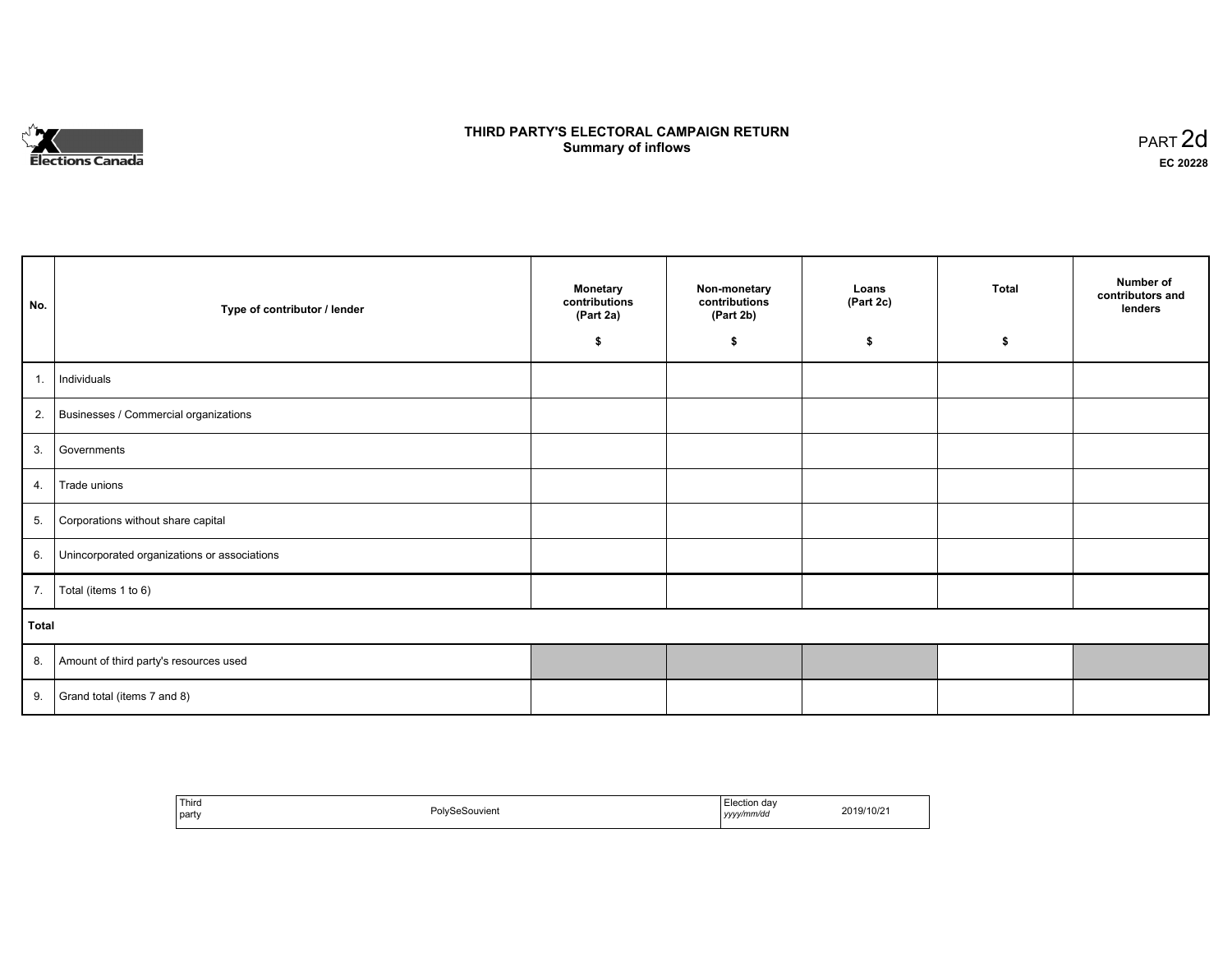

## **THIRD PARTY'S ELECTORAL CAMPAIGN RETURN Statement of expenses incurred for regulated activities that take place during the pre-election period**  *(Only applicable to a fixed-date general election)*

For a list of expense types, expense categories and expense subcategories, refer to Annex II in the Instructions.

| No.      | Date<br>incurred<br>yyyy/mm/dd | ED Code<br>(if applicable) | Supplier | <b>Expense type</b> | <b>Expense</b><br>category | Expense<br>subcategory | Starting date<br>of activity,<br>advertisement<br>advertisement<br>dvertisement<br>or survey<br>yyyy/mm/dd | or survey<br>yyyy/mm/dd | Place of activity or<br>advertisement        | <b>Expense amount</b><br>\$ |
|----------|--------------------------------|----------------------------|----------|---------------------|----------------------------|------------------------|------------------------------------------------------------------------------------------------------------|-------------------------|----------------------------------------------|-----------------------------|
|          |                                |                            |          |                     |                            |                        |                                                                                                            |                         |                                              |                             |
|          |                                |                            |          |                     |                            |                        |                                                                                                            |                         |                                              |                             |
|          |                                |                            |          |                     |                            |                        |                                                                                                            |                         |                                              |                             |
|          |                                |                            |          |                     |                            |                        |                                                                                                            |                         |                                              |                             |
|          |                                |                            |          |                     |                            |                        |                                                                                                            |                         |                                              |                             |
|          |                                |                            |          |                     |                            |                        |                                                                                                            |                         |                                              |                             |
|          |                                |                            |          |                     |                            |                        |                                                                                                            |                         |                                              |                             |
|          |                                |                            |          |                     |                            |                        |                                                                                                            |                         |                                              |                             |
|          |                                |                            |          |                     |                            |                        |                                                                                                            |                         |                                              |                             |
|          |                                |                            |          |                     |                            |                        |                                                                                                            |                         |                                              |                             |
|          |                                |                            |          |                     |                            |                        |                                                                                                            |                         |                                              |                             |
|          |                                |                            |          |                     |                            |                        |                                                                                                            |                         |                                              |                             |
|          |                                |                            |          |                     |                            |                        |                                                                                                            |                         |                                              |                             |
|          |                                |                            |          |                     |                            |                        |                                                                                                            |                         |                                              |                             |
|          |                                |                            |          |                     |                            |                        |                                                                                                            |                         |                                              |                             |
|          |                                |                            |          |                     |                            |                        |                                                                                                            |                         |                                              |                             |
|          |                                |                            |          |                     |                            |                        |                                                                                                            |                         |                                              |                             |
|          |                                |                            |          |                     |                            |                        |                                                                                                            |                         | Totals carried forward from previous page \$ |                             |
| Total \$ |                                |                            |          |                     |                            |                        |                                                                                                            |                         |                                              |                             |

| Third<br>party | Polv.<br>SeSouvient<br>. | 2019/10/2<br>yyyymmvao | Page |
|----------------|--------------------------|------------------------|------|
|----------------|--------------------------|------------------------|------|

PART 3a **EC 20228**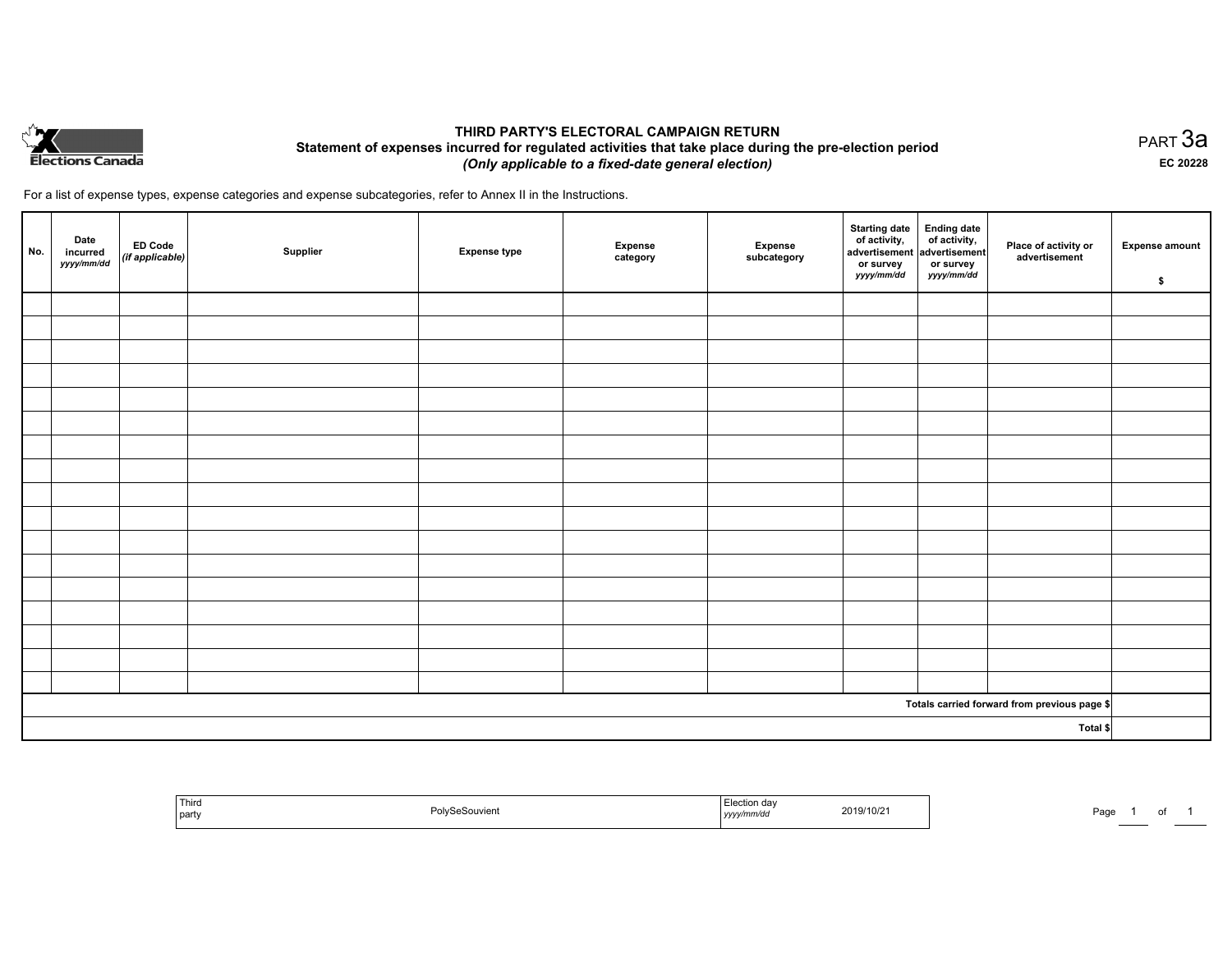

# **THIRD PARTY'S ELECTORAL CAMPAIGN RETURN Statement of expenses incurred for regulated activities that take place during the election period**<br>PART  $3b$

**EC 20228**

For a list of expense types, expense categories and expense subcategories, refer to Annex II in the Instructions.

| No.      | Date<br>incurred<br>yyyy/mm/dd | ED Code<br>(if applicable) | Supplier | <b>Expense type</b> | Expense<br>category | Expense<br>subcategory | Starting date Ending date<br>of activity, of activity,<br>advertisement advertisement<br>or survey<br>yyyy/mm/dd | or survey<br>yyyy/mm/dd | Place of activity or<br>advertisement        | <b>Expense amount</b><br>\$ |
|----------|--------------------------------|----------------------------|----------|---------------------|---------------------|------------------------|------------------------------------------------------------------------------------------------------------------|-------------------------|----------------------------------------------|-----------------------------|
|          |                                |                            |          |                     |                     |                        |                                                                                                                  |                         |                                              |                             |
|          |                                |                            |          |                     |                     |                        |                                                                                                                  |                         |                                              |                             |
|          |                                |                            |          |                     |                     |                        |                                                                                                                  |                         |                                              |                             |
|          |                                |                            |          |                     |                     |                        |                                                                                                                  |                         |                                              |                             |
|          |                                |                            |          |                     |                     |                        |                                                                                                                  |                         |                                              |                             |
|          |                                |                            |          |                     |                     |                        |                                                                                                                  |                         |                                              |                             |
|          |                                |                            |          |                     |                     |                        |                                                                                                                  |                         |                                              |                             |
|          |                                |                            |          |                     |                     |                        |                                                                                                                  |                         |                                              |                             |
|          |                                |                            |          |                     |                     |                        |                                                                                                                  |                         |                                              |                             |
|          |                                |                            |          |                     |                     |                        |                                                                                                                  |                         |                                              |                             |
|          |                                |                            |          |                     |                     |                        |                                                                                                                  |                         |                                              |                             |
|          |                                |                            |          |                     |                     |                        |                                                                                                                  |                         |                                              |                             |
|          |                                |                            |          |                     |                     |                        |                                                                                                                  |                         |                                              |                             |
|          |                                |                            |          |                     |                     |                        |                                                                                                                  |                         |                                              |                             |
|          |                                |                            |          |                     |                     |                        |                                                                                                                  |                         |                                              |                             |
|          |                                |                            |          |                     |                     |                        |                                                                                                                  |                         |                                              |                             |
|          |                                |                            |          |                     |                     |                        |                                                                                                                  |                         |                                              |                             |
|          |                                |                            |          |                     |                     |                        |                                                                                                                  |                         | Totals carried forward from previous page \$ |                             |
| Total \$ |                                |                            |          |                     |                     |                        |                                                                                                                  |                         |                                              |                             |

| Third<br>l partv | Souvien<br>,,,,, | °∩n dav<br>2019/10/2<br>.<br>נעצען | Pag |
|------------------|------------------|------------------------------------|-----|
|------------------|------------------|------------------------------------|-----|